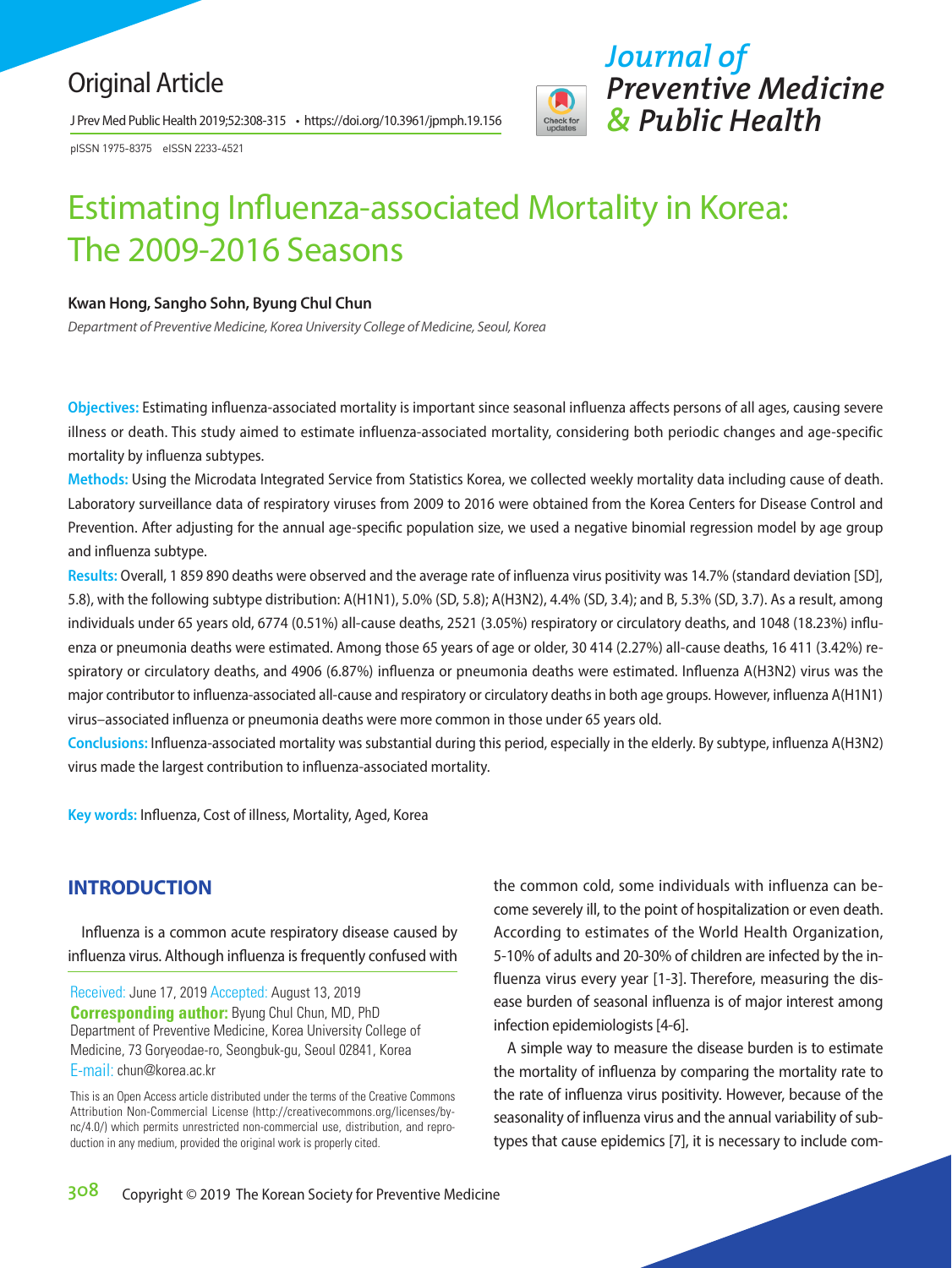plicated calculations on time and the positivity rate of each virus subtype to obtain accurate estimates of influenza-associated mortality. Furthermore, when we count only people who die directly from influenza, we cannot estimate the substantial impact that influenza virus may exert by inducing severe complications that lead to death [7,8]. Additionally, we need to explore various causes of death when estimating influenza-associated deaths because records for mortality may not directly include information about viral infection. Therefore, few studies have considered all these factors when measuring the disease burden of influenza. This study aimed to estimate influenza-associated deaths considering influenza type, patients' age, and various causes of death, and to explore differences in influenza severity by age group through these results. We used a negative binomial regression model for the comprehensive estimation, following previous studies [9-12].

## **METHODS**

#### **Data Sources and Measures**

Mortality data were obtained from 2009 through 2016 for all deaths in Korea. We extracted age-specific mortality from the Microdata Integrated System (MDIS) [13], generated by Statistics Korea. The causes of death were coded by the International Statistical Classification of Diseases and Related Health Problems 10th revision in this dataset and included demographic features such as age, sex, and residence. We constructed three different models by cause of death: all-cause deaths, respiratory (diseases of the respiratory system, J00- J99) or circulatory (diseases of the circulatory system, I00-I99) deaths, and influenza or pneumonia (influenza and pneumonia, J09-J18) deaths. We also selected other chronic causes of deaths such as cancer (neoplasms, C00-D48) to compare the results. Age-specific weekly deaths were divided by age-specific mid-year population estimates, which were also obtained from the MDIS. The weekly age-specific mortality rate was used as a predictive variable.

The Korea Centers for Disease Control and Prevention (KCDC) provided influenza virus surveillance data through the Korea Influenza and Respiratory Viruses Surveillance System (KINRESS) [14]. Thirty-six to 90 representative institutes reported tested and positive samples for the following subtypes of influenza virus: influenza A(H1N1), influenza A(H3N2), and influenza B virus. Since the KCDC started separate monitoring of each influenza virus type in 2009, we used data from 2009 to 2016 in

our models. Since the influenza surveillance system is organized by season globally, we structured each season to extend from the 36th week of one year to the 35th week of the next year.

#### **Statistical Analysis**

The model included a total of 7 seasons, from 2009 to 2016, including the 2009 H1N1 pandemic. We used negative binomial regression models for the weekly age-specific mortality data. Various statistical methods have been developed for estimating influenza-associated deaths [15-30], but there is no single way to estimate the exact scale of deaths. Poisson regression analysis is broadly accepted as the predominant estimation method. However, negative binomial regression is also commonly used for modeling count data, especially when there is a suspicion of overdispersion. Since the Poisson distribution does not allow greater variability, the distribution of age-specific deaths and the positivity rate of each influenza virus in this study needed additional free parameters for model fitness. Therefore, to estimate influenza-associated deaths in 2009-2016, we used a negative binomial regression model [31] considering influenza subtypes, age, and various causes of death. An additional process of checking the model assumptions and the goodness-of-fit was performed. Mortality data were transformed into weekly deaths and divided into 2 age groups: under 65 years old and 65 years or older. To consider linear and non-linear time trends, we included these factors as covariates and the age-specific population as the offset. The prediction model can be expressed as:

$$
Y(i) = \alpha \exp \left\{ \beta_0 + \beta_1[t_i] + \beta_2[t_i^2] + \beta_3[t_i^3] + \beta_4 \left[ \frac{\cos 2t_i \pi}{52} \right] + \beta_5 \left[ \frac{\cos 2t_i \pi}{52} \right] + \beta_6 [A(H1N1)] + \beta_7 [A(H3N2)] + \beta_8 [B] \right\}
$$

where Y represents the predicted number of deaths,  $\alpha$  is the offset term for the age-specific population, and  $\beta_6$  through  $\beta_8$ represent the estimated coefficient for each viral subtype. After predicting age-specific mortality by cause of death, we calculated viral subtype–specific deaths as the count data using this model. The total number of influenza-associated deaths was expressed as the sum of the count for each viral subtype. To deal with weekly variance and autocorrelation, the Durbin-Watson test was performed and the Akaike information criterion was compared. Finally, we inserted a 1-week lag for mortality in each model. All statistical analyses were conducted in R version 3.4.0 (https://cran.r-project.org/bin/windows/base/ old/3.4.0/).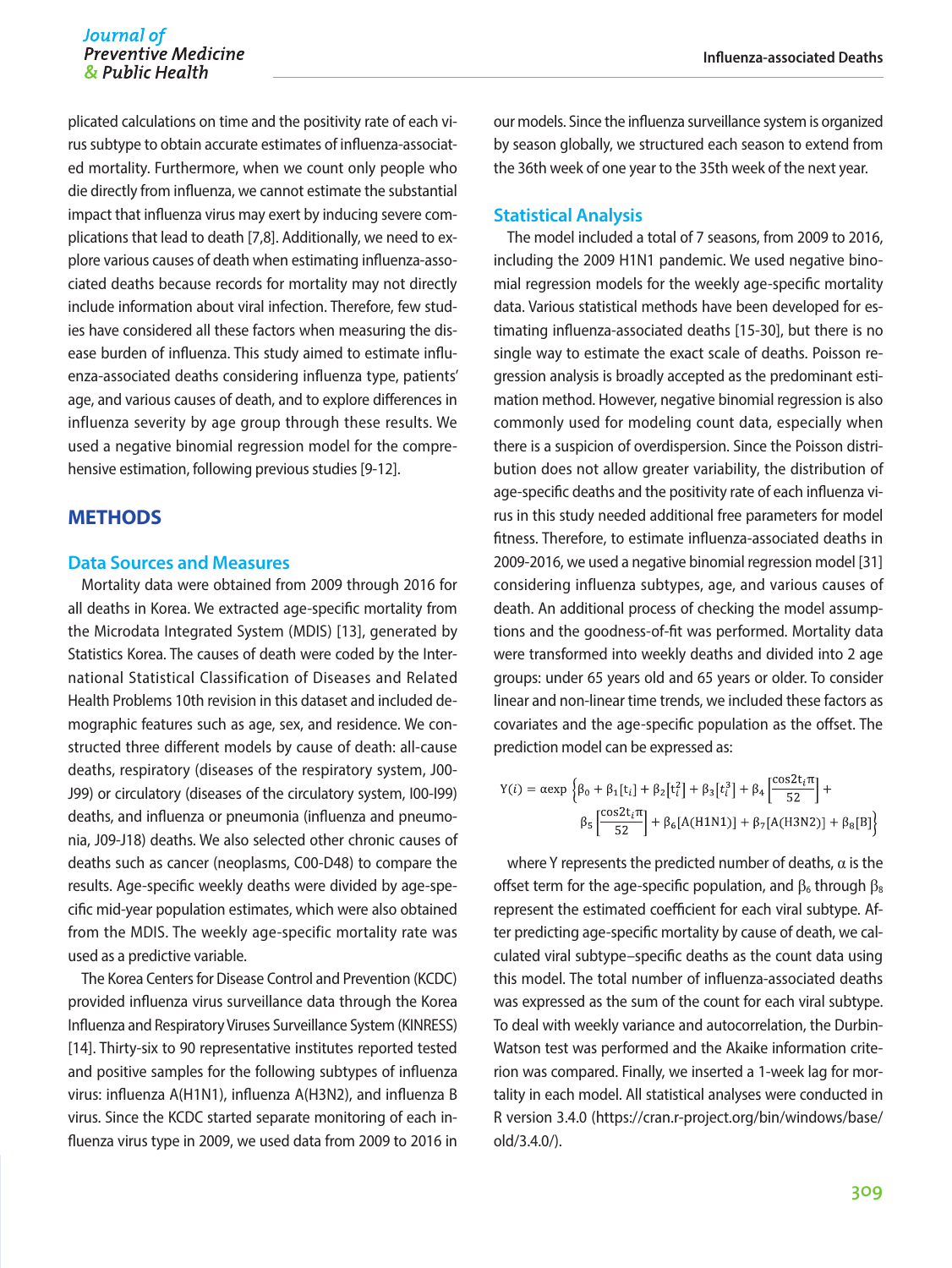| <b>Season</b>                     | $<$ 65 y | $\geq$ 65 y | <b>Total</b> |
|-----------------------------------|----------|-------------|--------------|
| All-cause deaths                  |          |             |              |
| 2009-2010                         | 76 153   | 173 336     | 249 489      |
| 2010-2011                         | 77 193   | 184 243     | 261 436      |
| 2011-2012                         | 75 484   | 191 777     | 267 261      |
| 2012-2013                         | 73 569   | 193 172     | 266 741      |
| 2013-2014                         | 72 091   | 193 816     | 265 907      |
| 2014-2015                         | 70824    | 204 065     | 274 889      |
| 2015-2016                         | 69 068   | 205 099     | 274 167      |
| Total                             | 514 382  | 1 345 508   | 1859890      |
| Respiratory or circulatory deaths |          |             |              |
| 2009-2010                         | 11 904   | 60 173      | 72 077       |
| 2010-2011                         | 12 187   | 66 130      | 78 317       |
| 2011-2012                         | 11 862   | 69 631      | 81 493       |
| 2012-2013                         | 11 850   | 68 317      | 80 167       |
| 2013-2014                         | 11 593   | 69 289      | 80 882       |
| 2014-2015                         | 11 905   | 74 365      | 86 270       |
| 2015-2016                         | 11 930   | 75 339      | 87 269       |
| Total                             | 83 231   | 483 244     | 566 475      |
| Influenza or pneumonia deaths     |          |             |              |
| 2009-2010                         | 567      | 6240        | 6807         |
| 2010-2011                         | 723      | 7932        | 8655         |
| 2011-2012                         | 721      | 9498        | 10 219       |
| 2012-2013                         | 788      | 9986        | 10774        |
| 2013-2014                         | 825      | 10 847      | 11 672       |
| 2014-2015                         | 980      | 13 2 58     | 14 238       |
| 2015-2016                         | 1198     | 14 287      | 15 4 85      |
| Total                             | 5802     | 72 048      | 77850        |

**Table 1.** Annual number of deaths for the 2009-2010 through  $2015-2016$  seasons<sup>1</sup>

al number of deaths was extracted from the Microdata Integrated System, generated from Statistics Korea.

#### **Ethics Statement**

All data analyzed in this study are available from each organization with permission. Since no personal data were collected or stored, there was no personal information. Code for reanalysis is available from the first author upon request.

### **RESULTS**

From the 2009-2010 season through the 2015-2016 season, 1 859 890 all-cause deaths, 566 475 underlying respiratory or circulatory deaths, and 77 850 underlying influenza or pneumonia deaths were observed (Table 1). Deaths among those at least 65 years of age accounted for 72.3% (all-cause deaths), 85.3% (respiratory or circulatory deaths), and 92.5% (influenza

#### **Table 2.** Annual positivity rates of influenza virus from the 2009-2010 through 2015-2016 seasons<sup>1</sup>

| Season        | Influenza A virus |               | <b>Influenza</b> | All                  | All<br>respiratory<br>viruses |  |
|---------------|-------------------|---------------|------------------|----------------------|-------------------------------|--|
|               | <b>H1N1</b>       | <b>H3N2</b>   | <b>B</b> virus   | influenza<br>viruses |                               |  |
| 2009-2010     | 17.0              | 0.1           | 8.6              | 25.7                 | 54.3                          |  |
| 2010-2011     | 7.2               | 2.6           | 0.2              | 10.0                 | 42.2                          |  |
| 2011-2012     | 0.0               | 9.3           | 9.0              | 18.3                 | 59.1                          |  |
| 2012-2013     | 1.9               | 6.9           | 0.6              | 9.4                  | 58.7                          |  |
| 2013-2014     | 2.5               | 4.7           | 8.5              | 15.8                 | 55.7                          |  |
| 2014-2015     | 1.3               | 6.3           | 4.6              | 122                  | 50.3                          |  |
| 2015-2016     | 5.2               | 05            | 5.4              | 112                  | 55.1                          |  |
| Mean $\pm$ SD | $5.0 \pm 5.8$     | $4.4 \pm 3.4$ | $5.3 \pm 3.7$    | $14.6 \pm 5.8$       | $53.6 \pm 5.8$                |  |

Values are presented as %.

SD, standard deviation.

1 The annual positivity rates of influenza virus were provided by the Korea Influenza and Respiratory Viruses Surveillance System generated by the Korea Centers for Disease Control and Prevention.

#### or pneumonia deaths) of deaths.

In the respiratory virus surveillance data, an average of 14.6% of specimens tested positive for influenza virus, with the following subtype distribution: influenza A(H1N1) virus, 5.0%; influenza A(H3N2) virus, 4.3%; and influenza B virus, 5.3% (Table 2). Influenza A(H1N1) virus was the major cause of epidemics in the 2009-2010 and 2010-2011 seasons, while influenza A(H3N2) virus was the major cause of epidemics in the 2011-2012, 2012- 2013 and 2014-2015 seasons. Influenza B virus was the main cause of the epidemic in the 2013-2014 season. In the 2015- 2016 season, both influenza A(H1N1) and influenza B virus were epidemic.

The overall estimated influenza-associated all-cause deaths were 5313 per year (2.02% of all-cause deaths, 10.59 per 100 000 population). In particular, the population 65 years of age or older made the largest contribution to this mortality (2.28% of all-cause deaths among those at least 65 years old, 74.12 per 100 000 population). The estimated influenza-associated mortality figures by age group are summarized in Table 3 and Figure 1. Of the all-cause deaths, 6774 (0.51%) deaths in those under 65 years old and 30 414 deaths (2.27%) in those at least 65 years old were estimated to be influenza-associated deaths. While influenza A(H3N2) and influenza B virus contributed to deaths in the younger population (under 65 years old) at a similar rate (0.50% and 0.48% of all-cause deaths each), influenza A(H3N2) virus made the largest contribution of the 3 virus subtypes to deaths in the older population (at least 65 years old, 1.50%). In total, 2521 (3.05%) and 16 411 (3.42%) re-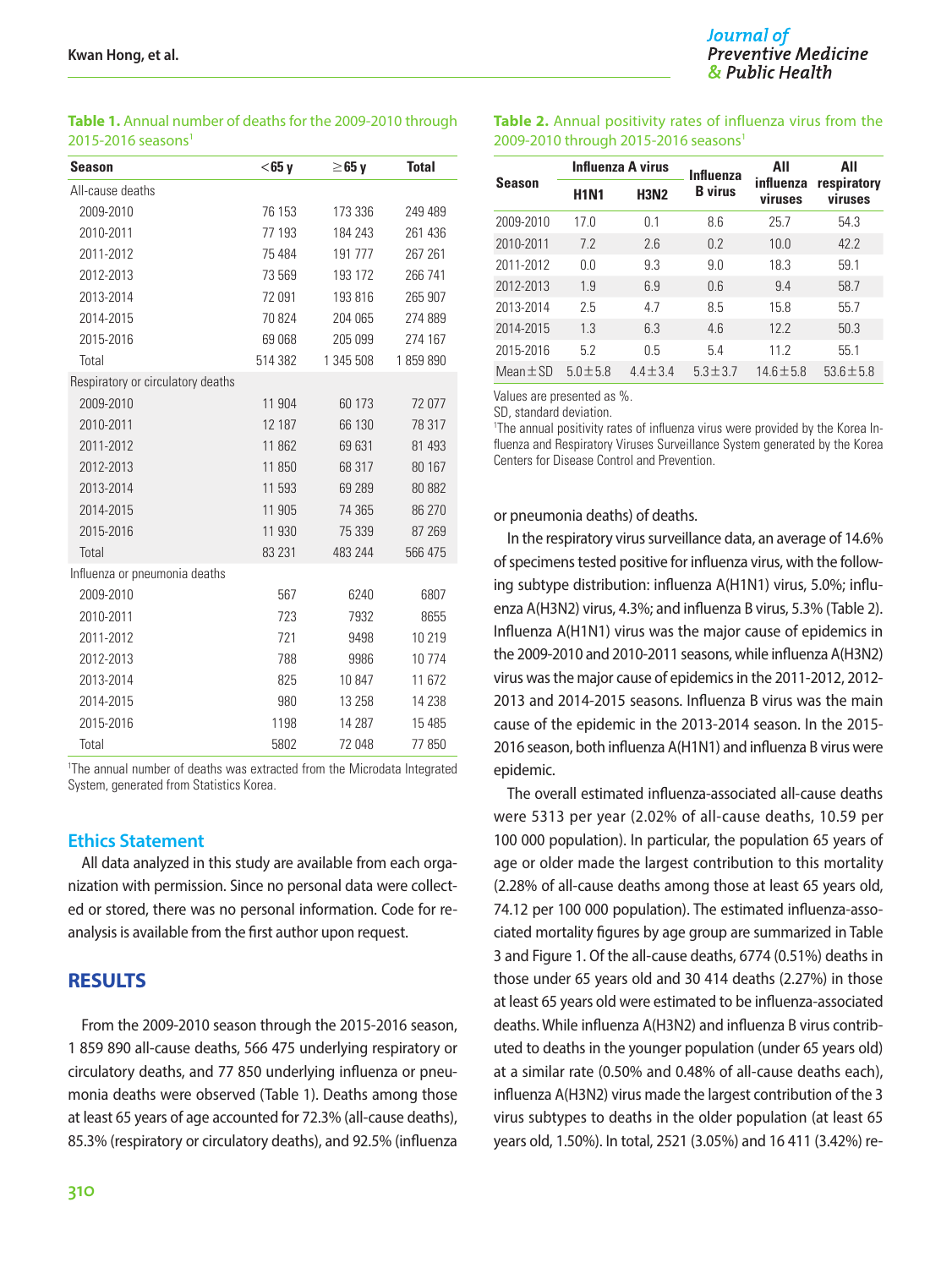#### Journal of **Preventive Medicine** & Public Health

#### Table 3. Estimated influenza-associated deaths by the cause of death, the type of influenza virus, and age<sup>1</sup>

| <b>Season</b>                     | <b>Influenza A virus</b> |                |                  |                |                  |                          |          |                       |  |
|-----------------------------------|--------------------------|----------------|------------------|----------------|------------------|--------------------------|----------|-----------------------|--|
|                                   | <b>H1N1</b>              |                |                  | <b>H3N2</b>    |                  | <b>Influenza B virus</b> |          | Influenza virus (all) |  |
|                                   | $<$ 65 y                 | $\geq$ 65 y    | $<$ 65 y         | $\geq$ 65 y    | $<$ 65 y         | $\geq$ 65 y              | $<$ 65 y | $\geq$ 65 y           |  |
| All-cause deaths                  |                          |                |                  |                |                  |                          |          |                       |  |
| 2009-2010                         | 860                      | 2684           | 11               | 68             | 588              | 873                      | 1459     | 3625                  |  |
| 2010-2011                         | 375                      | 1256           | 225              | 1563           | 12               | 19                       | 612      | 2839                  |  |
| 2011-2012                         | 1                        | $\overline{2}$ | 813              | 6183           | 616              | 1019                     | 1429     | 7204                  |  |
| 2012-2013                         | 96                       | 359            | 575              | 4454           | 40               | 68                       | 711      | 4881                  |  |
| 2013-2014                         | 126                      | 488            | 397              | 3182           | 559              | 1028                     | 1082     | 4698                  |  |
| 2014-2015                         | 62                       | 254            | 506              | 4305           | 290              | 556                      | 859      | 5115                  |  |
| 2015-2016                         | 243                      | 1018           | 43               | 372            | 337              | 663                      | 623      | 2053                  |  |
| Total                             | 1763                     | 6061           | 2569             | 20 127         | 2442             | 4226                     | 6774     | 30 414                |  |
| Attributable mortality rate (%)   | 0.13                     | 0.45           | 0.19             | 1.50           | 0.18             | 0.32                     | 0.51     | 2.27                  |  |
| Respiratory or circulatory deaths |                          |                |                  |                |                  |                          |          |                       |  |
| 2009-2010                         | 581                      | 1443           | 3                | 32             | 126              | 389                      | 710      | 1864                  |  |
| 2010-2011                         | 265                      | 709            | 62               | 798            | 3                | $\overline{9}$           | 330      | 1516                  |  |
| 2011-2012                         | 0                        | $\mathbf{1}$   | 229              | 3279           | 137              | 474                      | 366      | 3754                  |  |
| 2012-2013                         | 68                       | 211            | 163              | 2368           | $\boldsymbol{9}$ | 32                       | 240      | 2611                  |  |
| 2013-2014                         | 92                       | 294            | 116              | 1740           | 131              | 499                      | 339      | 2534                  |  |
| 2014-2015                         | 45                       | 160            | 149              | 2442           | 68               | 281                      | 262      | 2883                  |  |
| 2015-2016                         | 183                      | 673            | 13               | 223            | 79               | 354                      | 275      | 1249                  |  |
| Total                             | 1233                     | 3491           | 736              | 10883          | 552              | 2037                     | 2521     | 16 411                |  |
| Attributable mortality rate (%)   | 1.49                     | 0.73           | 0.89             | 2.27           | 0.67             | 0.42                     | 3.05     | 3.42                  |  |
| Influenza or pneumonia deaths     |                          |                |                  |                |                  |                          |          |                       |  |
| 2009-2010                         | 121                      | 328            | $\boldsymbol{0}$ | $\overline{7}$ | 16               | 63                       | 137      | 398                   |  |
| 2010-2011                         | 76                       | 189            | 14               | 189            | $\boldsymbol{0}$ | $\overline{2}$           | 91       | 380                   |  |
| 2011-2012                         | 0                        | $\mathbf{0}$   | 60               | 908            | 25               | 98                       | 85       | 1007                  |  |
| 2012-2013                         | 27                       | 74             | 53               | 719            | $\overline{2}$   | $\overline{7}$           | 82       | 800                   |  |
| 2013-2014                         | 50                       | 112            | 53               | 580            | 39               | 125                      | 142      | 818                   |  |
| 2014-2015                         | 36                       | 69             | 93               | 876            | 30               | 78                       | 159      | 1023                  |  |
| 2015-2016                         | 267                      | 293            | 16               | 85             | 68               | 103                      | 352      | 481                   |  |
| Total                             | 577                      | 1066           | 290              | 3365           | 180              | 475                      | 1048     | 4906                  |  |
| Attributable mortality rate (%)   | 10.05                    | 1.49           | 5.05             | 4.71           | 3.14             | 0.67                     | 18.23    | 6.87                  |  |

1 Negative binomial regression was used for each estimate of influenza-associated deaths shown in this table.

spiratory or circulatory deaths were estimated as influenza-associated deaths in the age groups of under 65 years and 65 years or older, respectively. The overall influenza-associated respiratory or circulatory deaths were not significantly different by age group. Similarly to all-cause deaths, influenza A(H3N2) virus made the largest contribution to respiratory or circulatory deaths among those at least 65 years old (2.27%). Furthermore, 1048 (18.23%) and 4906 (6.87%) influenza or pneumonia deaths were estimated to have occurred in the age groups of under 65 years and 65 years or older, respectively, and 10.05% of the influenza or pneumonia deaths in individuals under 65 years old were due to influenza A(H1N1) virus. In addition to season, age group and the cause of death contributed to differences in estimated deaths by influenza subtype. We only considered 3 causes of death and 3 influenza subtypes since no other causes of deaths or respiratory viruses were fitted to our model.

## **DISCUSSION**

There were approximately 5313 influenza-associated deaths per year (10.59 per 100 000 people, 74.12 per 100 000 people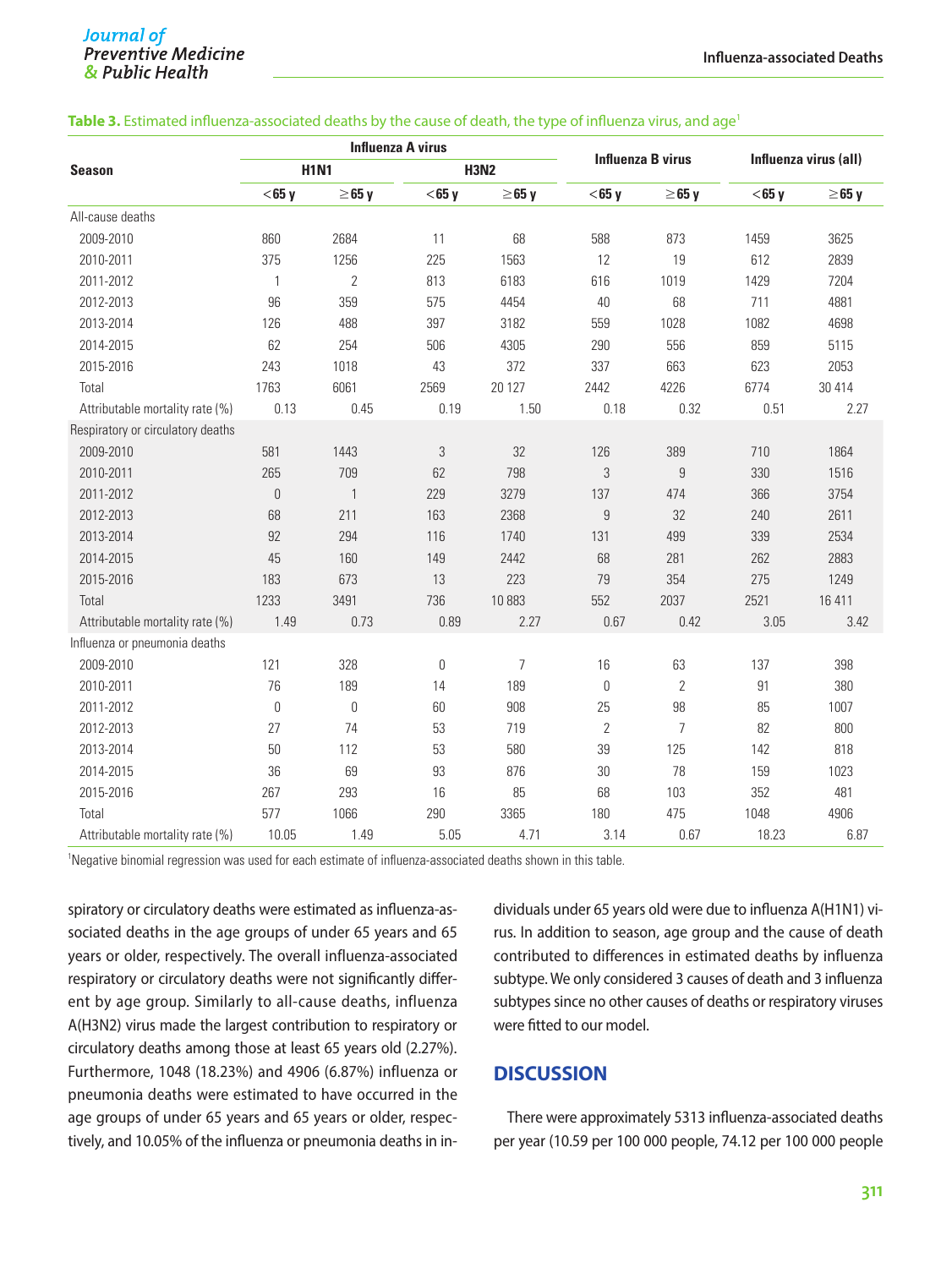

**Figure 1.** Estimated influenza-associated deaths per 100 000 people by influenza virus type and age. A, C and E shows estimated all-cause, respiratory or circulatory, and influenza or pneumonia deaths by influenza virus in under 65 years old group, respectively. B, D and F shows estimated all-cause, respiratory or circulatory, and influenza or pneumonia deaths by influenza virus in over 65 years old group, respectively. All estimated deaths are visualized by weekly estimated data.

above 65 years old). This is the first study, to our knowledge, to estimate age-specific influenza-associated deaths in Korea using a negative binomial regression model and considering lag time and model fit. By adding the estimated mortality of each influenza subtype, we were able to apply the model more accurately. We also considered other respiratory viruses as covariates in the model, but they were excluded from the final

model due to statistical non-significance. Moreover, we classified the population by age group and evaluated the suitability of the model, making it possible to estimate excess mortality by age group.

Journal of

**Preventive Medicine** 

The results of this study can be compared to those of a prior study that estimated 2900 influenza-associated deaths per year in Korea [23]. Park et al. [23] used multiple linear models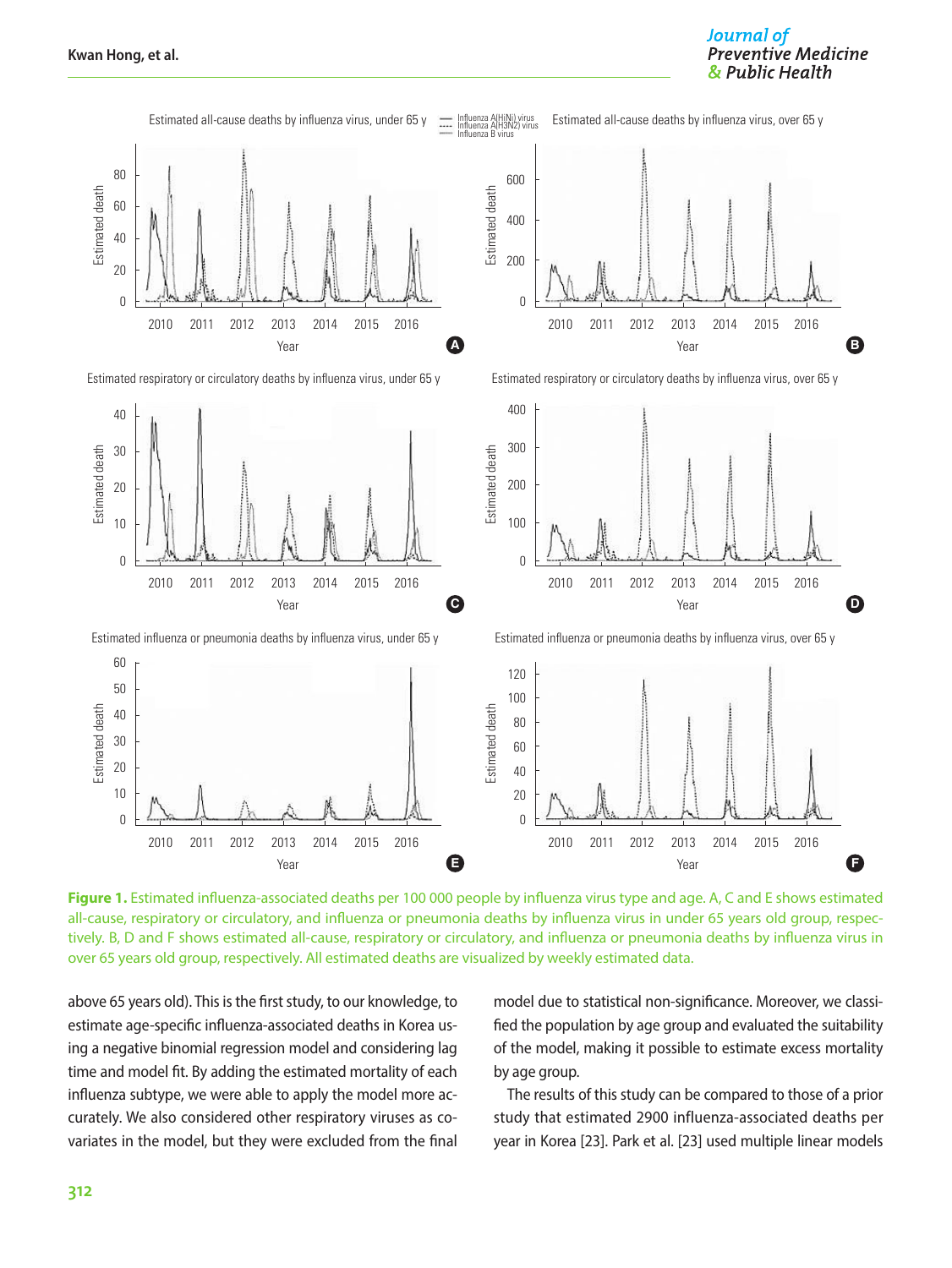to estimate the excess mortality rate caused by influenza from 2003 through 2013. However, since it is inappropriate to assume fixed fatality among viral subtypes and age groups, and considering that death is a rare and non-negative event, a count data model might be more persuasive than a linear model for estimating influenza-associated deaths. Furthermore, the KCDC reorganized the respiratory virus surveillance system, KINRESS, in 2006, changing the institutions to be monitored by specifying the percentage of target organizations in each region. They also changed the types of respiratory viruses to be monitored, and the laboratory method for detecting positivity. Therefore, influenza positivity rates before and after 2006 are non-comparable. Additionally, the results of this study are consistent with those reported in studies from other countries [5,16,24,26,28,29], most of which reported 10 or more estimated deaths per 100 000 people, with recent studies showing much higher numbers of estimated deaths among the elderly.

In our analysis of estimated influenza-associated deaths by type of influenza, influenza A(H3N2) virus caused the most excess mortality, accounting for 65.8% of influenza-associated all-cause deaths. This is a meaningful point to focus on because this study included the 2009-2010 season, when influenza A(H1N1) virus became pandemic worldwide. Based on this fact, it can be inferred that the infectivity of influenza A(H1N1) virus was high, but the mortality rate was low, or that the later influenza viruses' mortality rate was higher than that of influenza A(H1N1) virus. Regardless of the study period, a higher mortality rate of influenza A(H3N2) virus has also been proven in other countries, perhaps because of this subtype's severity in vulnerable populations [8,23,31-34].

Another noteworthy finding of this study is the difference in the proportion of deaths attributable to different influenza subtypes between age groups. According to estimates of influenza-associated mortality, older individuals (65 years or older) were more vulnerable to influenza A(H3N2) virus. Considering that the deaths of individuals 65 years of age and older account for 85.3% of respiratory or circulatory deaths, the proportion of estimated influenza-associated respiratory or circulatory deaths in the older population is not negligible. Since the mortality data were extracted from death certificates, influenza or pneumonia deaths may have been over-estimated, especially in the 2009-2010 pandemic season. Furthermore, it cannot be guaranteed that other chronic causes of deaths made a constant contribution to weekly all-cause deaths. Therefore, as supported by previous studies [8,15,35,36], estimated allcause deaths or influenza or pneumonia deaths could have been overestimated or underestimated. Therefore, it can be assumed that respiratory or circulatory deaths provide the most accurate estimate, compared to the other two types of estimates, in the older population.

There are several limitations of this study. The younger age group could not be subdivided into more age groups since we used weekly mortality data for the estimation, so that there were many 0 cells in the under-15 age group. This could lead to inaccurate estimation when using a negative binomial regression model as the estimation method. Therefore, we estimated excess mortality in children and adults under 65 years of age within a single group. Fortunately, this methodological choice could only lead to underestimation of influenza-associated mortality in young adults because influenza or pneumonia deaths and respiratory or circulatory deaths occur more frequently in adults than children. Secondly, since we only used respiratory virus surveillance data for the analysis, it was not possible to consider the effects of other viral or bacterial infections in a particular week. If another infectious disease were epidemic during these seasons, it could have caused an overestimation, but there were no other life-threatening pandemic infectious diseases in this period. Finally, mortality data can have inherent uncertainty because if cause-of-death certificates are filled out at a busy moment, doctors may ignore less important or indirect causes. For this reason, respiratory or circulatory deaths may be more accurate for estimating actual influenza-associated deaths.

The high overall rate of influenza-associated deaths indicates that the burden of influenza is never light, and as noticed in the USA [37] and Europe [38], we may use surveillance data for calculating influenza-associated deaths in real time for the management of high-risk groups in each epidemic. The difference in the severity of each virus type in specific age groups also has important implications. Among the 3 types of estimated deaths in this study, the older (65 years and above) population had higher mortality in all-cause deaths or respiratory or circulatory deaths, particularly with influenza A(H3N2) virus. However, the younger (under 65 years) population had a higher mortality due to influenza A(H1N1) virus, except for all-cause deaths. Additionally, influenza B virus should be considered more cautiously in them than in the elderly. Further studies are needed to explain this variance in influenza epidemics.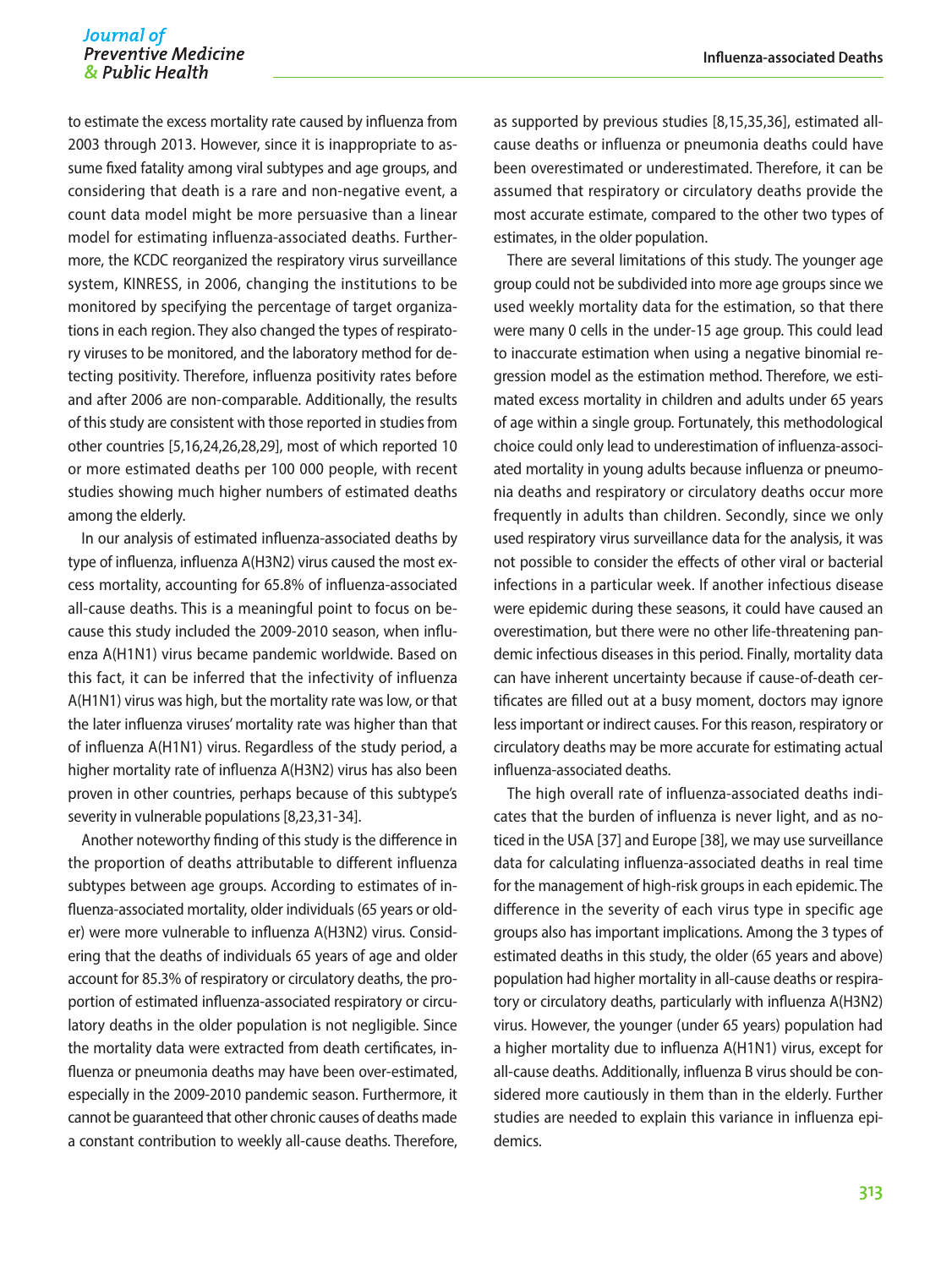## **CONFLICT OF INTEREST**

 The authors have no conflicts of interest associated with the material presented in this paper.

## **ACKNOWLEDGEMENTS**

None.

## **AUTHOR CONTRIBUTIONS**

Conceptualization: KH, BCC. Data curation: KH, BCC, SS. Formal analysis: KH. Funding acquisition: None. Methodology: KH, BCC, SS. Project administration: BCC. Visualization: KH. Writing - original draft: KH, BCC, SS. Writing - review & editing: KH, BCC, SS.

## **ORCID**

Kwan Hong *https://orcid.org/0000-0002-5083-8026* Sangho Sohn *https://orcid.org/0000-0003-2736-3461* Byung Chul Chun *https://orcid.org/0000-0001-6576-8916*

## **REFERENCES**

- 1. World Health Organization. Influenza (seasonal); 2018 [cited 2019 Jan 22]. Available from: https://www.who.int/news-room/ fact-sheets/detail/influenza-(seasonal).
- 2. Nair H, Brooks WA, Katz M, Roca A, Berkley JA, Madhi SA, et al. Global burden of respiratory infections due to seasonal influenza in young children: a systematic review and meta-analysis. Lancet 2011;378(9807):1917-1930.
- 3. van Asten L, van den Wijngaard C, van Pelt W, van de Kassteele J, Meijer A, van der Hoek W, et al. Mortality attributable to 9 common infections: significant effect of influenza A, respiratory syncytial virus, influenza B, norovirus, and parainfluenza in elderly persons. J Infect Dis 2012;206(5):628-639.
- 4. Molinari NA, Ortega-Sanchez IR, Messonnier ML, Thompson WW, Wortley PM, Weintraub E, et al. The annual impact of seasonal influenza in the US: measuring disease burden and costs. Vaccine 2007;25(27):5086-5096.
- 5. Nielsen J, Vestergaard LS, Richter L, Schmid D, Bustos N, Asikainen T, et al. European all-cause excess and influenza-attributable mortality in the 2017/18 season: should the burden of influenza B be reconsidered? Clin Microbiol Infect 2019. doi:

https://doi.org/10.1016/j.cmi.2019.02.011.

- 6. Paules CI, Sullivan SG, Subbarao K, Fauci AS. Chasing seasonal influenza - the need for a universal influenza vaccine. N Engl J Med 2018;378(1):7-9.
- 7. Thompson WW, Comanor L, Shay DK. Epidemiology of seasonal influenza: use of surveillance data and statistical models to estimate the burden of disease. J Infect Dis 2006;194 Suppl 2: S82-S91.
- 8. Thompson WW, Shay DK, Weintraub E, Brammer L, Cox N, Anderson LJ, et al. Mortality associated with influenza and respiratory syncytial virus in the United States. JAMA 2003;289(2): 179-186.
- 9. Wang H, Fu C, Li K, Lu J, Chen Y, Lu E, et al. Influenza associated mortality in Southern China, 2010-2012. Vaccine 2014;32(8): 973-978.
- 10. Nguyen AM, Noymer A. Influenza mortality in the United States, 2009 pandemic: burden, timing and age distribution. PLoS One 2013;8(5):e64198.
- 11. Feng L, Shay DK, Jiang Y, Zhou H, Chen X, Zheng Y, et al. Influenza-associated mortality in temperate and subtropical Chinese cities, 2003-2008. Bull World Health Organ 2012;90(4): 279-288B.
- 12. Chow A, Ma S, Ling AE, Chew SK. Influenza-associated deaths in tropical Singapore. Emerg Infect Dis 2006;12(1):114-121.
- 13. Statistics Korea. Microdata integrated service [cited 2019 Jun 17]. Available from: [https://mdis.kostat.go.kr/mypage/extract/](https://mdis.kostat.go.kr/mypage/extract/viewMyExtractDetail.do%3FcurMenuNo%3DUI_POR_P1068%26procPcdtId%3DPROC0000000000190368)  [viewMyExtractDetail.do?curMenuNo](https://mdis.kostat.go.kr/mypage/extract/viewMyExtractDetail.do%3FcurMenuNo%3DUI_POR_P1068%26procPcdtId%3DPROC0000000000190368)=UI\_POR\_P1068&procP cdtId=[PROC0000000000190368](https://mdis.kostat.go.kr/mypage/extract/viewMyExtractDetail.do%3FcurMenuNo%3DUI_POR_P1068%26procPcdtId%3DPROC0000000000190368) (Korean).
- 14. Korea Centers for Disease Control and Prevention. Influenza weekly/annual report [cited 2019 Jun 17]. Available from: http:// www.cdc.go.kr/npt/biz/npp/iss/influenzaStatisticsMain.do (Korean).
- 15. Nguyen JL, Yang W, Ito K, Matte TD, Shaman J, Kinney PL. Seasonal influenza infections and cardiovascular disease mortality. JAMA Cardiol 2016;1(3):274-281.
- 16. Thompson WW, Weintraub E, Dhankhar P, Cheng PY, Brammer L, Meltzer MI, et al. Estimates of US influenza-associated deaths made using four different methods. Influenza Other Respir Viruses 2009;3(1):37-49.
- 17. Thompson WW, Ridenhour BL, Barile JP, Shay DK. Time-series analyses of count data to estimate the burden of seasonal infectious diseases. Epidemiology 2012;23(6):839-842.
- 18. Mullooly JP, Bridges CB, Thompson WW, Chen J, Weintraub E, Jackson LA, et al. Influenza- and RSV-associated hospitalizations among adults. Vaccine 2007;25(5):846-855.